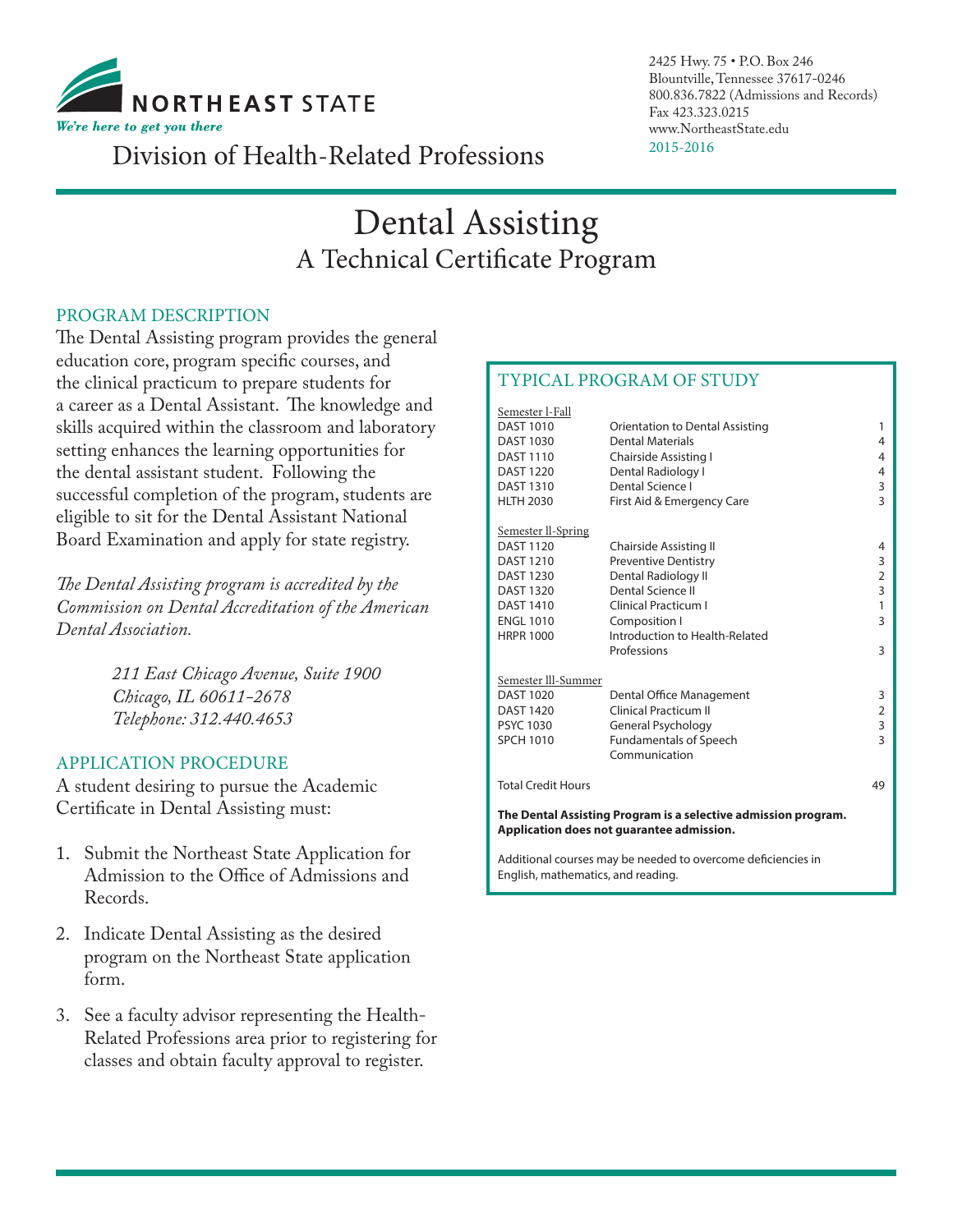#### TYPICAL JOB OPPORTUNITIES

Dental Assistants may be employed in private dental offices, group practice, veteran hospitals, health departments, hospitals, clinics, armed services, sales, computer training and education. The Dental Assistant's duties include office duties, patient care, and laboratory work making casts and impressions.

#### DENTAL ASSISTING PROGRAM ENROLLMENT REQUIREMENTS

The Dental Assisting program has specific enrollment criteria and admission to Northeast State does not guarantee admission to this program. A student desiring enrollment in the Dental Assisting program should contact the Health-Related Professions Division office at 423.323.0238.

#### PROGRAM OUTCOMES

Upon completion of the program, all students will demonstrate the ability to comprehend, apply, analyze, and evaluate information relevant to their roles as entry level Dental Assistants.

Upon completion of the program, all students will demonstrate technical proficiency in all skills necessary to fulfill the role of entry level Dental Assistants.

Upon completion of the program, all students will demonstrate personal behavior consistent with professional and employer expectations for the entry level Dental Assistants.

Upon completion of the program, all students will demonstrate critical thinking skills for inquiry and analysis assimilation of facts and knowledge, and problem solving.

#### FOR FURTHER INFORMATION CONTACT:

Paulette Kehm, CDA, MPA Program Director/Associate Professor Telephone: 423.354.5501 Fax: 423.245.5930 E-mail: pskehm@NortheastState.edu

#### or

Connie Marshall, R.T. (R) Dean, Health-Related Professions Telephone: 423.323.0238 Fax: 423.245.5930 E-mail: cmarshall@NortheastState.edu

Ten-Year Projected Job Increase Rate\* 31%

TN Average Salary\* \$32,290

#### \*Source:

Tennessee Bureau of Labor Statistics http://www.bls.gov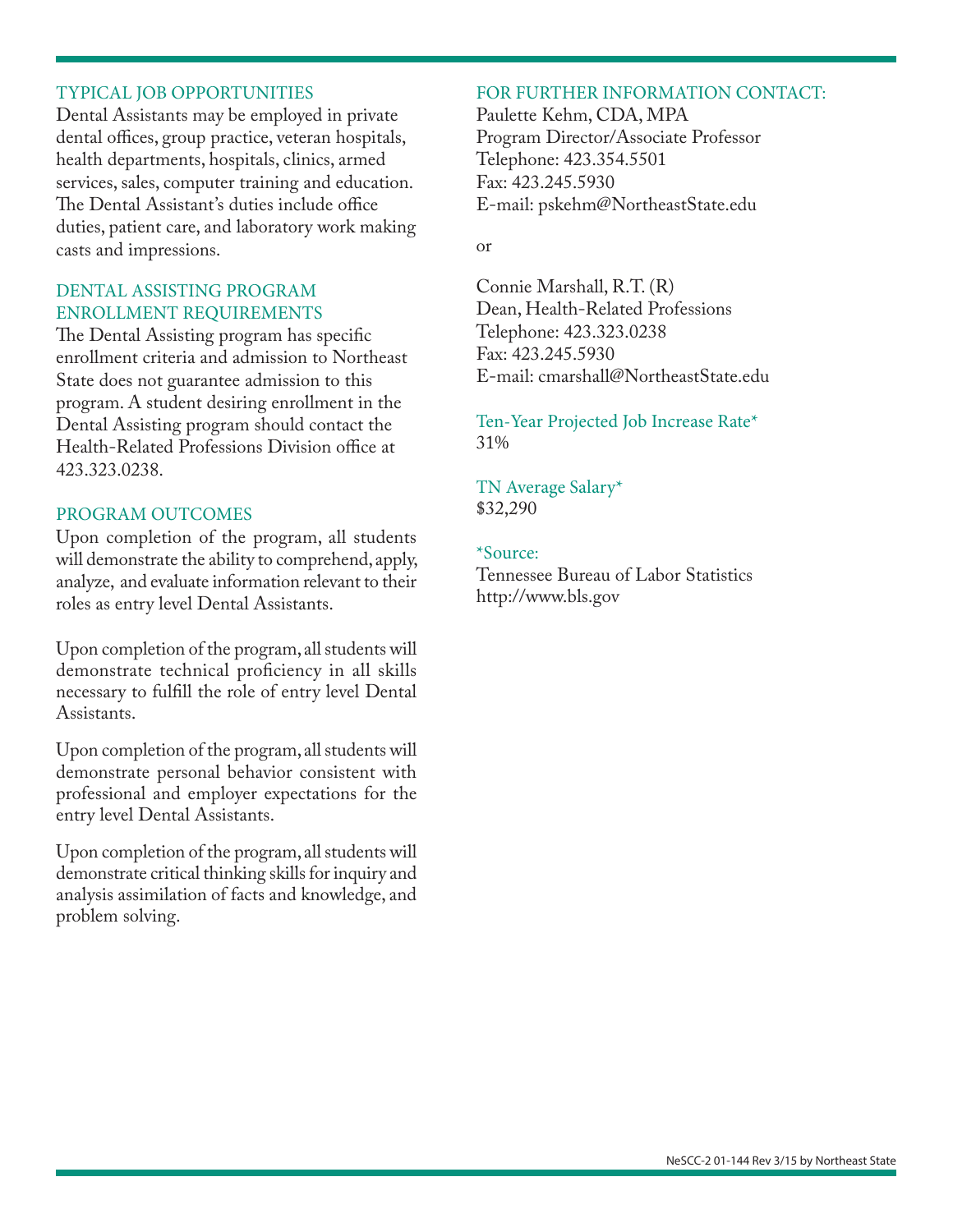

2425 Hwy. 75 • P.O. Box 246 Blountville, Tennessee 37617-0246 800.836.7822 (Admissions and Records) Fax 423.323.0215 www.NortheastState.edu 2015-2016

Division of Academic Affairs

# Approved Courses for General Education

|                                             | <b>Approved Courses for General Education</b>            |            |  |  |  |
|---------------------------------------------|----------------------------------------------------------|------------|--|--|--|
| <b>Communication</b>                        |                                                          |            |  |  |  |
| <b>ENGL 1010</b>                            | Composition 1                                            | 3          |  |  |  |
| <b>ENGL 1020</b>                            | Composition II                                           | 3          |  |  |  |
|                                             | To fulfill Oral Presentational Communication Requirement |            |  |  |  |
| SPCH 1010                                   | Fundamentals of Speech Communication                     | 3          |  |  |  |
| <b>SPCH 2300</b>                            | Public Speaking                                          |            |  |  |  |
| <b>SPCH 2320</b>                            | Argumentation and Debate                                 | 3<br>3     |  |  |  |
|                                             |                                                          |            |  |  |  |
| <u>Humanities and/or Fine Arts:</u>         |                                                          |            |  |  |  |
| To fulfill Literature requirement           |                                                          |            |  |  |  |
| ENGL 2030                                   | Literary Heritage                                        |            |  |  |  |
| <b>ENGL 2110</b>                            | American Literature I                                    |            |  |  |  |
| <b>ENGL 2120</b>                            | American Literature II                                   |            |  |  |  |
| ENGL 2130                                   | American Masterpieces                                    |            |  |  |  |
| ENGL 2180                                   | Myth and Tradition                                       |            |  |  |  |
| <b>ENGL 2210</b>                            | English Literature I                                     |            |  |  |  |
| <b>ENGL 2220</b>                            | English Literature II                                    | 3<br>3     |  |  |  |
| ENGL 2330                                   | World Literature                                         | 3          |  |  |  |
| To fulfill Humanities/Fine Arts requirement |                                                          |            |  |  |  |
| <b>ARTH 1030</b>                            | Introduction to Art                                      | 3          |  |  |  |
| <b>ARTH 2010</b>                            | Survey of Art History I                                  | 3          |  |  |  |
| <b>ARTH 2020</b>                            | Survey of Art History II                                 | 3          |  |  |  |
| HUM 2010                                    | Introduction to Humanities I                             | $\sqrt{3}$ |  |  |  |
| HUM 2020                                    | Introduction to Humanities II                            | 3          |  |  |  |
| <b>HUM 2340</b>                             | <b>Black Studies</b>                                     | 3          |  |  |  |
|                                             |                                                          |            |  |  |  |
| <b>HUM 2350</b>                             | Technology in Society                                    | $\sqrt{3}$ |  |  |  |
| MUS 1030                                    | Music Appreciation                                       | 3          |  |  |  |
| <b>PHIL 1030</b>                            | Self and World                                           | 3          |  |  |  |
| <b>PHIL 2020</b>                            | Values and Society                                       | $\sqrt{3}$ |  |  |  |
| PHIL 2210                                   | Introduction to the Study of Religion                    | 3          |  |  |  |
| THEA 1030                                   | Introduction to Theatre                                  | 3          |  |  |  |
| THEA 2010                                   | Theatre History I                                        | 3          |  |  |  |
| THEA 2020                                   | Theatre History II                                       | 3          |  |  |  |
|                                             |                                                          |            |  |  |  |
| <u>Behavioral and Social Sciences</u>       | To fulfill Behavioral and Social Sciences requirement    |            |  |  |  |
| <b>ECON 1050</b>                            |                                                          |            |  |  |  |
|                                             | <b>Economics and Society</b>                             | 3          |  |  |  |
| <b>ECON 2010</b>                            | Macroeconomics                                           | 3          |  |  |  |
| <b>ECON 2020</b>                            | Microeconomics                                           | 3          |  |  |  |
| GEOG 1030                                   | Cultural Geography                                       | 3          |  |  |  |
| GEOG 2010                                   | World Geography                                          | $\sqrt{3}$ |  |  |  |
| POLS 1030                                   | American Government                                      | 3          |  |  |  |
| POLS 2210                                   | Comparative World Politics                               | 3          |  |  |  |
| PSYC 1030                                   | General Psychology                                       | 3          |  |  |  |
| PSYC 2130                                   | Life Span Psychology                                     | 3          |  |  |  |
| <b>SOCI 1010</b>                            | Introduction to Sociology                                | 3          |  |  |  |
| <b>SOCI 1020</b>                            | Social Problems                                          | 3          |  |  |  |
| <b>SOCI 1030</b>                            | Introduction to Anthropology                             | 3          |  |  |  |
| <b>SOCI 2010</b>                            | Marriage and Family                                      | 3          |  |  |  |
| SOCW 2010                                   | Fitness, Wellness, and Society                           | $\sqrt{3}$ |  |  |  |
| <b>WMST 2010</b>                            | Introduction to Women's Studies                          | 3          |  |  |  |
|                                             |                                                          |            |  |  |  |

|                                        | Approved Courses for General Education Continued: |                |
|----------------------------------------|---------------------------------------------------|----------------|
| <u>History</u>                         |                                                   |                |
| To fulfill History requirement         |                                                   |                |
| <b>HIST 1210</b>                       | World History I                                   | 3              |
| <b>HIST 1220</b>                       | World History II                                  | 3              |
| <b>HIST 2010</b>                       | U.S. History I                                    | 3              |
| <b>HIST 2020</b>                       | U.S. History II                                   | 3              |
| <b>HIST 2030</b>                       | Tennessee History                                 | 3              |
|                                        |                                                   |                |
| Natural Science                        |                                                   |                |
| To fulfill Natural Science requirement |                                                   |                |
| ASTR 1010                              | Astronomy I                                       | 4              |
| ASTR 1020                              | Astronomy II                                      | 4              |
| <b>BIOL 1010</b>                       | Introduction to Biology I                         | 4              |
| <b>BIOL 1020</b>                       | Introduction to Biology II                        | 4              |
| <b>BIOL 1030</b>                       | Concepts in Biology                               | 4              |
| <b>BIOL 1110</b>                       | General Biology I (Majors)                        | 4              |
| <b>BIOL 1120</b>                       | General Biology II (Majors)                       | 4              |
| <b>BIOL 2010</b>                       | Human Anatomy and Physiology I                    | 4              |
| <b>BIOL 2015</b>                       | <b>Environmental Science</b>                      | 4              |
| <b>BIOL 2020</b>                       | Human Anatomy and Physiology II                   | 4              |
| <b>CHEM 1030</b>                       | Introduction to Chemistry                         | 4              |
| <b>CHEM 1110</b>                       | General Chemistry I                               | 4              |
| <b>CHEM 1120</b>                       | General Chemistry II                              | 4              |
| <b>PHYS 1030</b>                       | Introduction to Physics                           | 4              |
| <b>PHYS 2010</b>                       | Non-Calculus Based Physics I                      | 4              |
| <b>PHYS 2020</b>                       | Non-Calculus Based Physics II                     | 4              |
| <b>PHYS 2110</b>                       | Calculus-Based Physics I                          | 4              |
| <b>PHYS 2120</b>                       | Calculus-Based Physics II                         | $\overline{4}$ |
| <b>PSCI 1010</b>                       | Physical Science I                                |                |
|                                        | (Physics and Chemistry)                           | 4              |
| <b>PSCI 1020</b>                       | Physical Science II                               |                |
|                                        | (Earth/Space Science)                             | 4              |
|                                        |                                                   |                |
| Mathematics                            |                                                   |                |
| To fulfill Mathematics requirement     |                                                   |                |
| <b>MATH 1010</b>                       | Mathematical Applications                         | 3              |
| <b>MATH 1410</b>                       | <b>Foundations of Numerical Concepts</b>          | 3              |
|                                        | (Education Majors Only)                           |                |
| <b>MATH 1530</b>                       | Probability and Statistics                        | 3              |
|                                        | (Non-Calculus Based)                              |                |
| <b>MATH 1630</b>                       | <b>Finite Mathematics</b>                         | 3              |
| <b>MATH 1710</b>                       | Pre-Calculus I (Algebra)                          | 3              |
| <b>MATH 1720</b>                       | Pre-Calculus II                                   | 3              |
| <b>MATH 1830</b>                       | Calculus for Business                             | 3              |
| <b>MATH 1910</b>                       | Calculus I                                        | $\overline{4}$ |
|                                        |                                                   |                |
|                                        |                                                   |                |

Note: Some majors may require specific general education courses. Students and advisors should consult curriculum guides before making general education course selections.